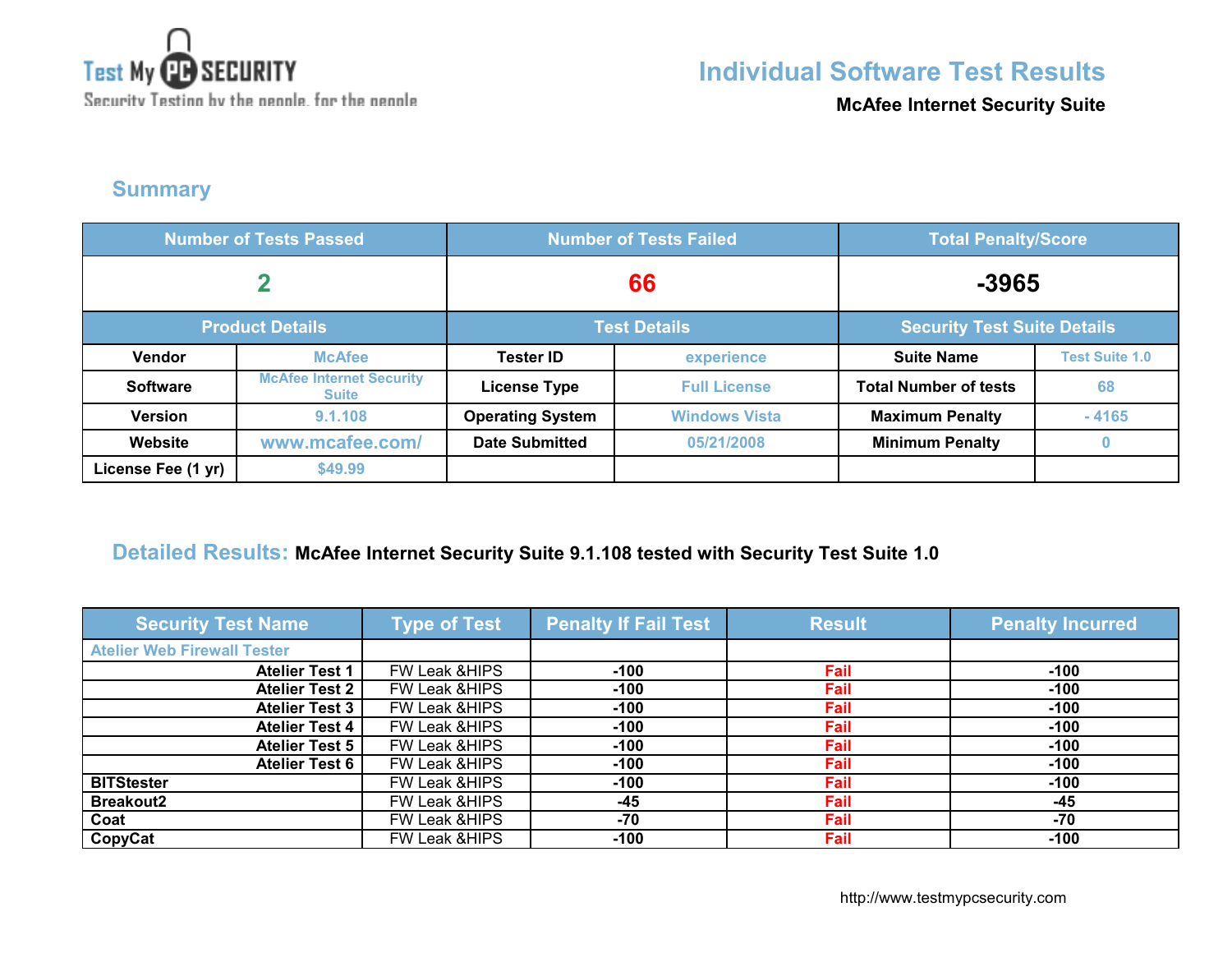

Security Testing by the neagle, for the neagle

## **Individual Software Test Results**

### **McAfee Internet Security Suite**

| <b>Security Test Name</b> | <b>Type of Test</b>      | <b>Penalty If Fail Test</b> | <b>Result</b> | <b>Penalty Incurred</b> |
|---------------------------|--------------------------|-----------------------------|---------------|-------------------------|
| <b>CPIL Suite</b>         |                          |                             |               |                         |
| Test 1                    | <b>FW Leak &amp;HIPS</b> | $-100$                      | Fail          | $-100$                  |
| Test <sub>2</sub>         | <b>FW Leak &amp;HIPS</b> | $-100$                      | Fail          | $-100$                  |
| Test 3                    | FW Leak &HIPS            | $-100$                      | Fail          | $-100$                  |
| <b>Comodo ICMP</b>        |                          |                             |               |                         |
| <b>ICMP Test 1</b>        | <b>FW Leak Only</b>      | $-100$                      | Fail          | $-100$                  |
| <b>ICMP Test 2</b>        | <b>FW Leak Only</b>      | $-100$                      | Fail          | $-100$                  |
| <b>DNStest</b>            | FW Leak Only             | $-45$                       | Fail          | $-45$                   |
| <b>DNStester</b>          | <b>FW Leak Only</b>      | $-45$                       | Fail          | $-45$                   |
| <b>Delete Volume</b>      | <b>HIPS Only</b>         | $-45$                       | Fail          | $-45$                   |
| <b>FireHole</b>           | <b>FW Leak &amp;HIPS</b> | $-100$                      | Fail          | $-100$                  |
| <b>FPR</b>                |                          |                             |               |                         |
| and CPIL Test 1           | FW Leak &HIPS            | $-100$                      | Fail          | $-100$                  |
| and CPIL Test 2           | FW Leak &HIPS            | $-100$                      | Fail          | $-100$                  |
| and CPIL Test 3           | <b>FW Leak &amp;HIPS</b> | $-100$                      | Fail          | $-100$                  |
| and Wallbreaker Test 1    | FW Leak &HIPS            | $-25$                       | Fail          | $-25$                   |
| and Wallbreaker Test 2    | FW Leak &HIPS            | $-25$                       | Fail          | $-25$                   |
| and Wallbreaker Test 3    | <b>FW Leak &amp;HIPS</b> | $-25$                       | Fail          | $-25$                   |
| and Wallbreaker Test 4    | FW Leak &HIPS            | $-25$                       | Fail          | $-25$                   |
| and PCFlank               | FW Leak &HIPS            | $-100$                      | Fail          | $-100$                  |
| <b>Ghost</b>              | <b>FW Leak &amp;HIPS</b> | $-50$                       | Fail          | $-50$                   |
| Jumper                    | <b>FW Leak &amp;HIPS</b> | $-100$                      | <b>Pass</b>   | 0                       |
| <b>Keylogtest</b>         | <b>HIPS Only</b>         | $-100$                      | Fail          | $-100$                  |
| <b>KiLL</b>               | <b>HIPS Only</b>         | $-45$                       | Fail          | $-45$                   |
| LeakTest v 1.2            | <b>FW Leak Only</b>      | $-100$                      | <b>Pass</b>   | $\mathbf 0$             |
| <b>Osfwbypass</b>         | FW Leak &HIPS            | $-100$                      | Fail          | $-100$                  |
| <b>PCFlank</b>            | <b>FW Leak &amp;HIPS</b> | $-100$                      | Fail          | $-100$                  |
| Runner                    | FW Leak &HIPS            | $-100$                      | Fail          | $-100$                  |
| <b>Spycar Suite</b>       |                          |                             |               |                         |
| <b>HKCU_Run.exe</b>       | <b>HIPS Only</b>         | $-10$                       | Fail          | $-10$                   |
| <b>HKCU RunOnce.exe</b>   | <b>HIPS Only</b>         | $-10$                       | Fail          | $-10$                   |
| <b>HKCU_RunOnceEx.exe</b> | <b>HIPS Only</b>         | $-10$                       | Fail          | $-10$                   |
| <b>HKLM_Run.exe</b>       | <b>HIPS Only</b>         | $-10$                       | Fail          | $-10$                   |
| <b>HKLM RunOnce.exe</b>   | <b>HIPS Only</b>         | $-10$                       | Fail          | $-10$                   |
| <b>HKLM_RunOnceEx.exe</b> | <b>HIPS Only</b>         | $-10$                       | Fail          | $-10$                   |
| IE-HomepageLock.exe       | <b>HIPS Only</b>         | $-10$                       | Fail          | $-10$                   |
| IE-KillAdvancedTab.exe    | <b>HIPS Only</b>         | $-10$                       | Fail          | $-10$                   |